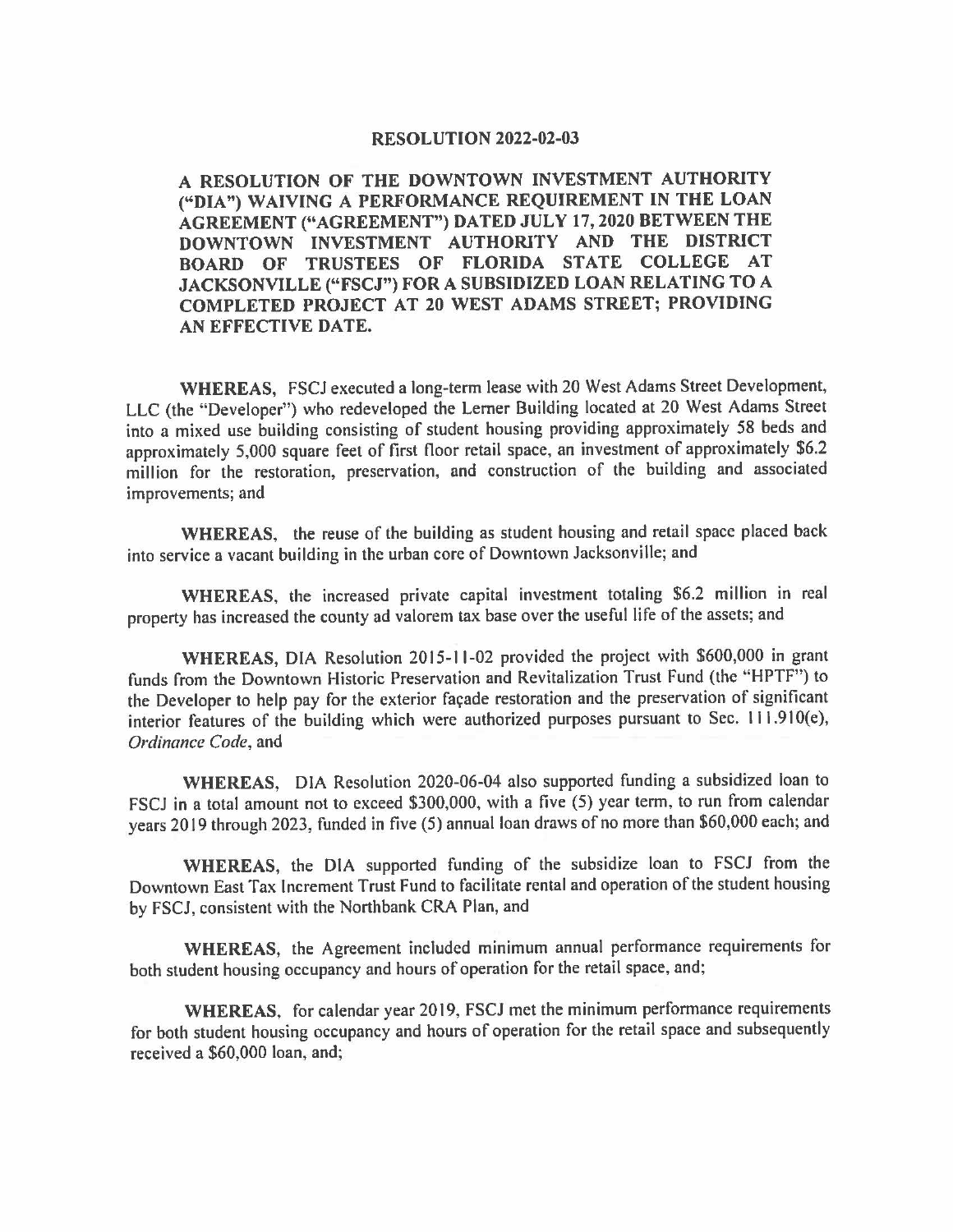Resolution 2022-02-03 Page 2 of 3

**WHEREAS,** for calendar year 2020, FSCJ met the minimum performance requirement for hours of operation for the retail space, but did not meet the minimum performance requirements for student housing occupancy and therefore did not qualify for or receive any loan draw, but did receive a one-year extension to the term of the Agreement, and;

**WHEREAS,** for calendar year 2021, FSCJ met the minimum performance requirement for hours of operation for the retail space, exceeded the minimum student occupancy requirement of 85% for the "Fall 2021" period, but did not meet the minimum student housing occupancy requirement of 50% for the "Spring 2021" period (achieving instead only 45% - a difference of three students) and therefore does not qualify to receive a loan, and;

**WHEREAS,** for comparison purposes, FSCJ has achieved a student housing occupancy rate of 95%, for the "Spring 2022" period, and;

**WHEREAS,** FSCJ's failure to meet the minimum student occupancy rate for the "Spring 2021" period is largely attributable to a second surge in COVID-19 cases in Florida and Duval County during the period of December 2020 and January 2021, and;

**WHEREAS,** Resolution 2020-02-0 I, provided similar relief through June 30, 2021 from job creation and other business covenant requirements to recipients of Retail Enhancement Program loans, and;

**WHEREAS,** pursuant to Section 6(b) of the Agreement, if for any two consecutive years FSCJ fails to meet the benchmarks for residential occupancy and retail operations, no further loan draws shall be available to FSCJ and any outstanding balance shall become immediately due and payable.

**NOW THEREFORE, BE IT RESOLVED,** by the Downtown Investment Authority:

**Section 1.** The DIA finds that the recitals set forth above are true and correct and are incorporated herein by this reference.

**Section 2.** The DIA hereby waives the performance requirement for minimum student housing occupancy for the "Spring 2021" period, described in the Agreement as January 1 - May 31,202 l.

**Section 3.** The Effective Date of this Resolution is the date upon execution of the Resolution by the Chairman of the DIA Board.

## SIGNATURE PAGE TO FOLLOW